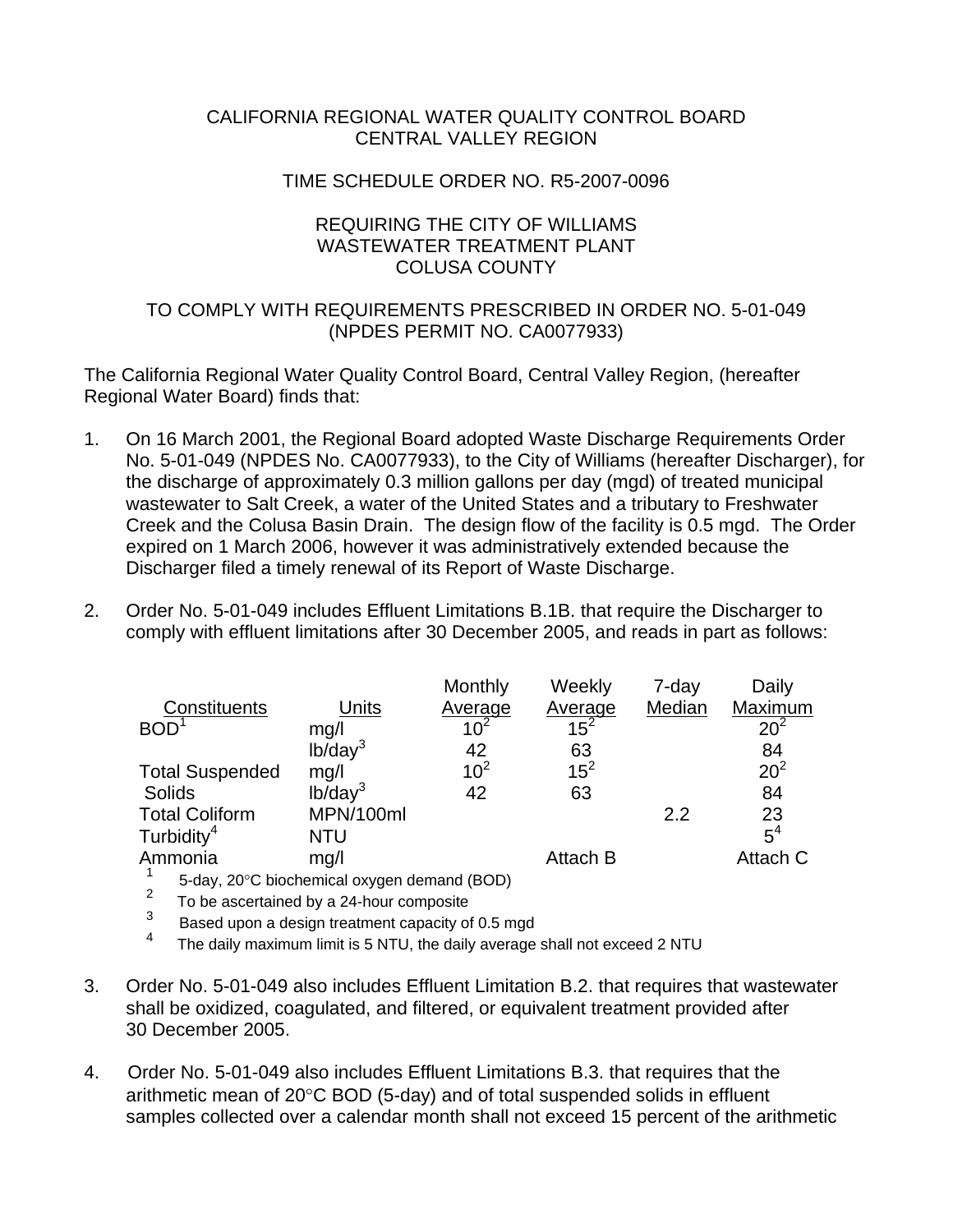TIME SCHEDULE ORDER NO. R5-2007-0096 -2- CITY OF WILLIAMS COLUSA COUNTY

mean of the values for influent samples collected at approximately the same times during the same period (85 percent removal) after 30 December 2005.

- 5. The City submitted a Draft Wastewater Facility Plan in August 2003 that recommended conversion from surface water disposal to land disposal. The City conducted outreach and meetings to assess interest in local landowners to sell land to the City. Due to the increased land costs and lack of support by residents, the City explored upgrading the wastewater treatment level to tertiary with a continued discharge into Salt Creek. By letter dated 15 November 2005, the Discharger reported that it could not comply with Effluent Limitations B.1.B and B.2 described in Order No. 5-01-049 because of the following:
	- i) A small ephemeral receiving water lacking reliable assimilative capacity;
	- ii) Tight clayey soils surrounding the City with low percolation rates, which results in large land requirements for land disposal;
	- iii) Small customer base with low median household income;
	- iv) City's dire financial condition; and,
	- v) Discontinuity of City staff.

The Discharger requested issuance of a Cease and Desist Order that would protect them from mandatory minimum penalties related to the effluent limitations described in Order No. 5-01-049 so that the available funds could be directed toward treatment process improvements in lieu of penalties. The Discharger has not completed plant upgrades as needed to comply with the NPDES permit and is in violation of Effluent Limitations B.1B., B.2., and B.3., as discussed in Findings 2 through 4.

- 6. As a result of the events and activities described in this Order, the Regional Water Board finds that the Discharger has caused or permitted waste to be discharged in such a manner that it has created, and continues to threaten to create, a condition of pollution or nuisance. The Regional Water Board also finds that the Discharger is discharging waste in violation of Order No. 5-01-049.
- 7. Section 13267(b) of the California Water Code states:

*"In conducting an investigation specified in subdivision (a), the regional board may require that any person who has discharged, discharges, or is suspected of having discharged or discharging, or who proposes to discharge waste within its region, or any citizen or domiciliary, or political agency or entity of this state who has discharged, discharges, or is suspected of having discharged or discharging, or who proposes to discharge, waste outside of its region that could affect the quality of waters within its region shall furnish, under penalty of perjury, technical or monitoring program reports which the regional board requires. The burden, including costs, of these reports shall bear a reasonable relationship to the need for the report and the benefits to be obtained from the reports. In requiring those reports, the regional board shall provide the person with a written explanation with regard to the need for*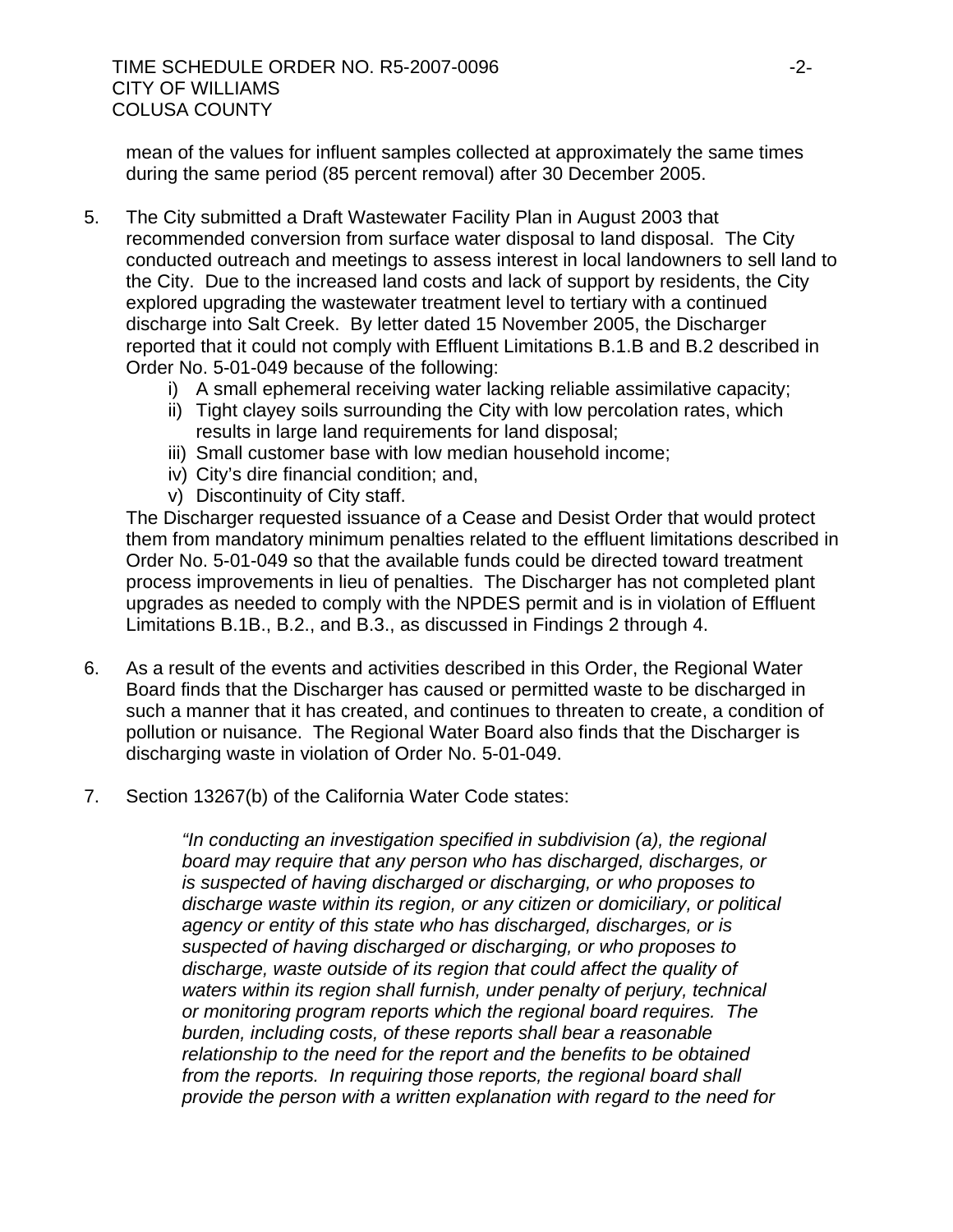*the reports, and shall identify the evidence that supports requiring that person to provide the reports."*

- 8. The Discharger owns and operates the facility subject to this Order. Monitoring reports and other technical reports are necessary to determine compliance with the NPDES permit and with this Order.
- 9. California Water Code (CWC) section 13300 states: "Whenever a regional board finds that a discharge of waste is taking place or threatening to take place that violates or will violate requirements prescribed by the regional board, or the state board, or that the waste collection, treatment, or disposal facilities of a discharger are approaching capacity, the board may require the discharger to submit for approval of the board, with such modifications as it may deem necessary, a detailed time schedule of specific actions the discharger shall take in order to correct or prevent a violation of requirements."
- 10. This Time Schedule Order is issued in accordance with Section 13300 of the California Water Code and establishes a time schedule for compliance.
- 11. In accordance with CWC section 13385(j)(3), the Regional Water Board finds that the Discharger is not able to consistently comply with the Effluent Limitations B.1.B. for BOD, total suspended solids, total coliform organisms, turbidity, and ammonia, B.2., and B.3. These limitations are new requirements that became applicable to the Order after the effective date of adoption of the waste discharge requirements, and after July 1, 2000, for which new or modified control measures are necessary in order to comply with the limitations, and the new or modified control measures cannot be designed, installed, and put into operation within 30 calendar days.
- 12. CWC section 13385(h) and (i) require the Regional Water Board to impose mandatory minimum penalties upon dischargers that violate certain effluent limitations. The Discharger has accrued significant penalties for violations of Effluent Limitations B.1.B. since 1 January 2006, and will continue to accrue penalties pending completion of its compliance project. However, CWC section 13385(j) exempts certain violations from the mandatory minimum penalties. CWC section 13385(j)(3) exempts the discharge from mandatory minimum penalties "*where the waste discharge is in compliance with either a cease and desist order issued pursuant to Section 13301 or a time schedule order issued pursuant to Section 13300, if all the [specified] requirements are met.*"
- 13. Compliance with this Order exempts the Discharger from future mandatory penalties for violations of Effluent Limitations B.1.B. for BOD, total suspended solids, total coliform organisms, turbidity, ammonia, and Effluent Limitations B.2, and B.3. only, in accordance with CWC section 13385(j)(3). CWC section 13385(j)(3) requires the Discharger to prepare and implement a pollution prevention plan pursuant to section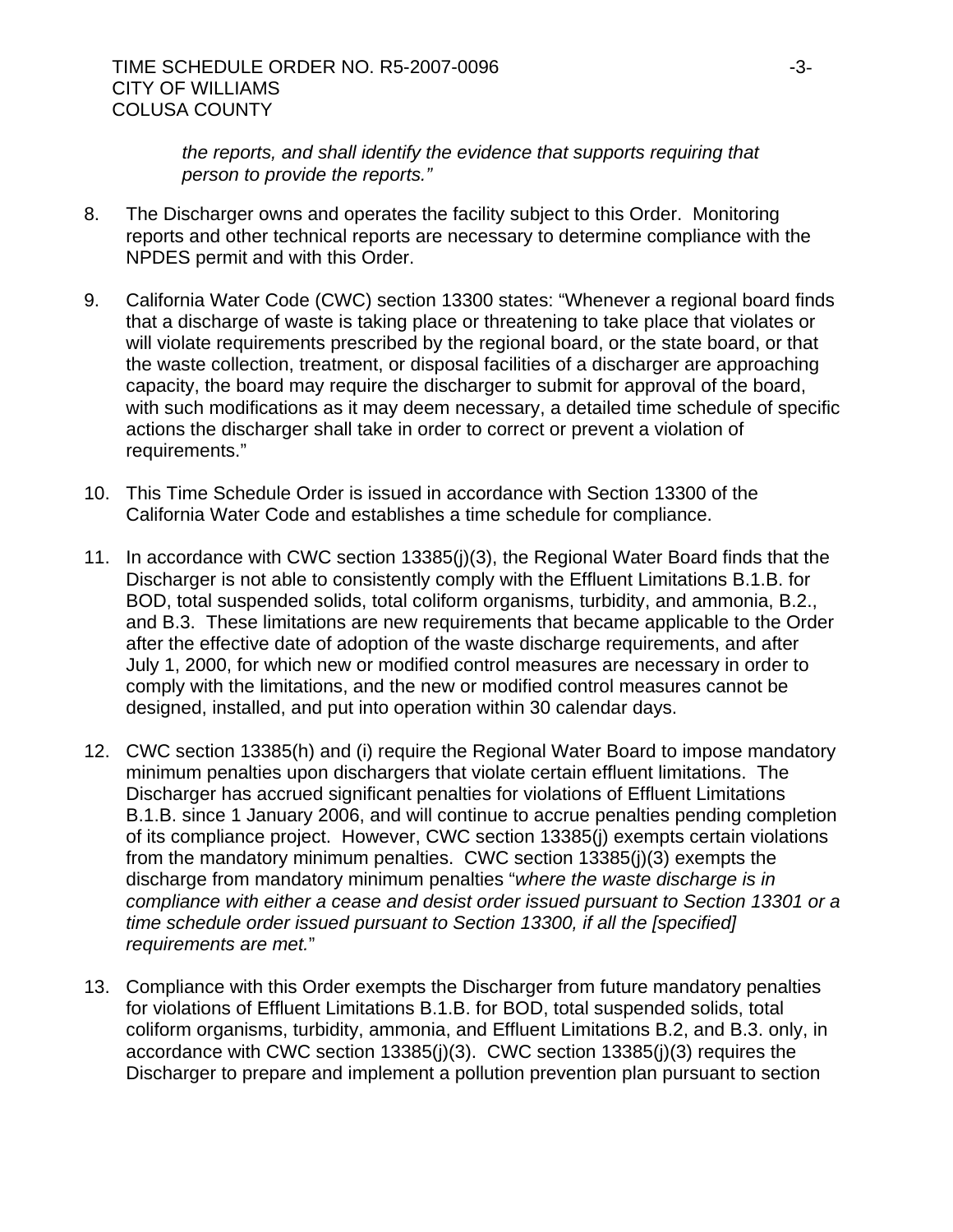13263.3 of the California Water Code.

- 14. CWC section 13385(j)(3)(A) requires this Order to specify the actions that the discharger is required to take in order to correct the violations that would otherwise be subject to mandatory minimum penalties. This Order requires the Discharger to develop and implement new or modified control measures to comply with the effluent limitations B.1.B. for BOD, total suspended solids, total coliform organisms, turbidity, ammonia, and Effluent Limitations B.2, and B.3.
- 15. Issuance of this Order is exempt from the provisions of the California Environmental Quality Act (Public Resources Code, Section 21000, *et seq*.), in accordance with Section 15321(a)(2), Title 14, California Code of Regulations.
- 16. Any person adversely affected by this action of the Regional Water Board may petition the State Water Resources Control Board (State Board) to review the action. The petition must be received by the State Board Office of the Chief Counsel, P.O. Box 100, Sacramento, CA, 95812-0100, within 30 days of the date on which the action was taken. Copies of the law and regulations applicable to filing petitions will be provided on request.

# **IT IS HEREBY ORDERED THAT** pursuant to CWC Section 13300 and 13267:

1. The City of Williams comply with the following time schedule to ensure compliance with Order No. 5-01-049 Effluent Limitations B.1B. for BOD, total suspended solids, total coliform organisms, turbidity, and ammonia, as well as Effluent Limitations B.2, and B.3, in accordance with the following time schedule:

| Task                                                     | <b>Compliance Date</b> |
|----------------------------------------------------------|------------------------|
| Provide Documentation of Adequate Funding<br>for Project | 1 February 2008        |
| <b>Complete CEQA Process for Project</b>                 | 1 February 2008        |
| <b>Complete Design for Project</b>                       | 1 October 2008         |
| <b>Start Construction of Compliance Project</b>          | 1 January 2009         |
| <b>Progress Report</b>                                   | 1 January 2010         |
| <b>Full Compliance</b>                                   | 1 October 2010         |

The Discharger shall submit to the Regional Water Board on or before each compliance date, the specified document or, if appropriate, a written report detailing compliance or noncompliance with the specific schedule date and task. If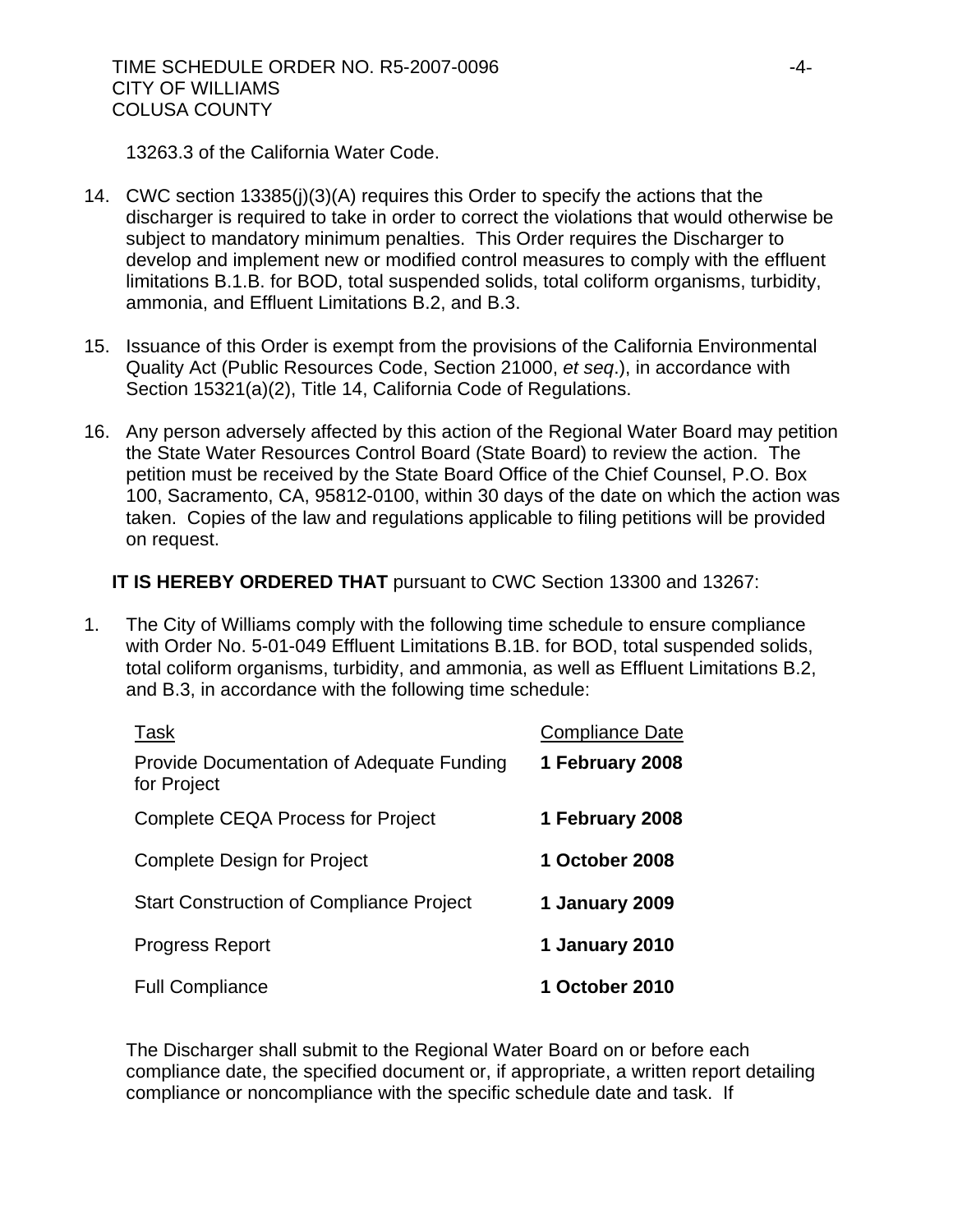noncompliance is being reported, the reasons for such noncompliance shall be stated, and shall include an estimate of the date when the Discharger will be in compliance. The Discharger shall notify the Regional Water Board by letter when it returns to compliance with the time schedule.

2. The following interim effluent discharge limitations for BOD, total suspended solids, and total coliform shall be effective until 1 October 2010 or when the Discharger is able to come into compliance, whichever is earlier:

| Constituent            | <b>Units</b>         | Monthly<br>Average | Weekly<br>Average | Monthly<br>Median | Daily<br>Maximum |
|------------------------|----------------------|--------------------|-------------------|-------------------|------------------|
| BOD <sup>1</sup>       | mg/L                 | $60^2$             | 90 <sup>2</sup>   |                   | $120^2$          |
|                        | lbs/day <sup>3</sup> | 250                | 376               |                   | 500              |
| <b>Total Suspended</b> |                      |                    |                   |                   |                  |
| Solids                 | mg/l                 | $110^{2}$          | $165^2$           |                   | $220^2$          |
|                        | lbs/day <sup>3</sup> | 460                | 690               |                   | 920              |
| <b>Total Coliform</b>  | MPN/100 ml           |                    |                   | 23                | 500              |

- $1 5$ -day, 20 $\degree$ C biochemical oxygen demand (BOD)
- $\frac{2}{3}$  To be ascertained by a 24-hour composite
- Based upon a design treatment capacity of 0.5 mgd
- 3. The Discharger shall prepare and implement a pollution prevention plan for BOD, suspended solids, total coliform organisms, turbidity and ammonia where appropriate in accordance with CWC section 13263.3(d)(3). The Pollution Prevention Plan shall be completed and submitted to the Regional Water Board **within six months of adoption of this Order**.
- 4. As required by the California Business and Professions Code Sections 6735, 7835, and 7835.1, all technical reports required herein shall be prepared by, or under the supervision of, a California Registered Engineer or Registered Geologist (as applicable) and shall be signed by the registered professional.
- 5. Any person signing a document submitted under this Order shall make the following certification:

*"I certify under penalty of law that I have personally examined and am familiar with the information submitted in this document and all attachments and that, based on my knowledge and on my inquiry of those individuals immediately responsible for obtaining the information, I believe that the information is true, accurate, and complete. I am aware that there are significant penalties for submitting false information, including the possibility of fine and imprisonment."*